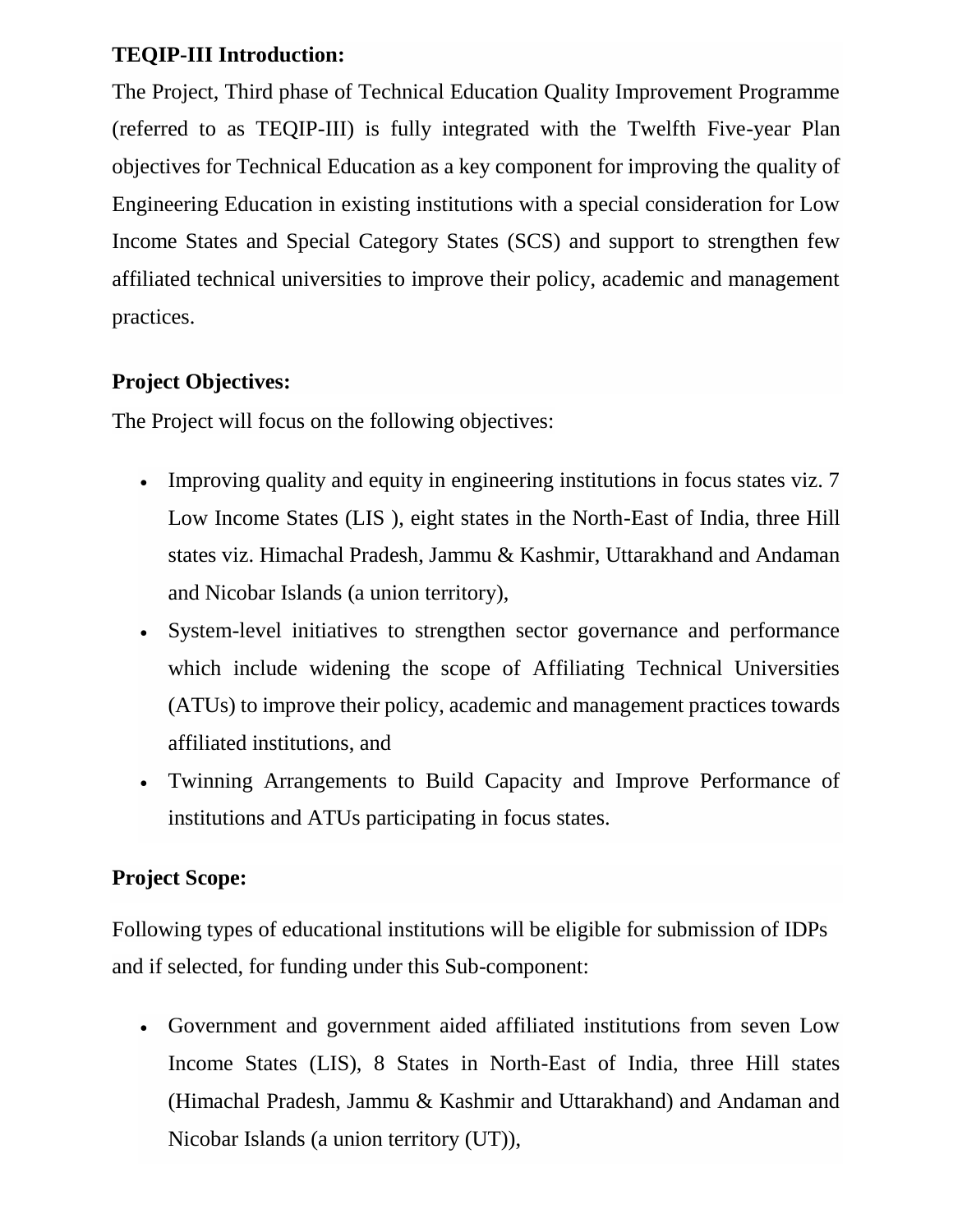- Technical Universities/ Deemed to be Universities or their Engineering Faculty/ Departments/ Constituent Institutions, and
- T8 National Institutions of Technology (NITs) in North East of India. (The NITs in Tripura, Arunachal Pradesh, Meghalaya, Mizoram, Manipur, Nagaland, Sikkim & Jammu & Kashmir)

#### **Project Strategy:**

- The Project will be implemented through the Ministry of Human Resource Development (MHRD) of the Government of India as a Central Sector Scheme (CSS), wherein 100% funds will be provided as grants to the States, Institutions & ATUs.
- Twinning Arrangements to Build Capacity and Improve Performance of institutions and ATUs participating in focus states.
- System-level initiatives to strengthen Sector Governance.
- Systemic improvements for all tech institutions.
- Improving the ATUs for providing leadership in academic and management practices.

## **Project Design:**

TEQIP seeks to enhance quality and equity in participating engineering education institutions and improve the efficiency of the engineering education system in focus states. The Project will support two components:

- **Component - 1:** Improving quality and equity in engineering institutions in focus states
	- o **Sub-component 1.1**: Institutional Development for Participating **Institutions**

An estimated 90 Engineering Education institutions meeting (progressively) the enabling mechanisms and based on quality of Institutional Development Proposals (IDPs), will be selected.